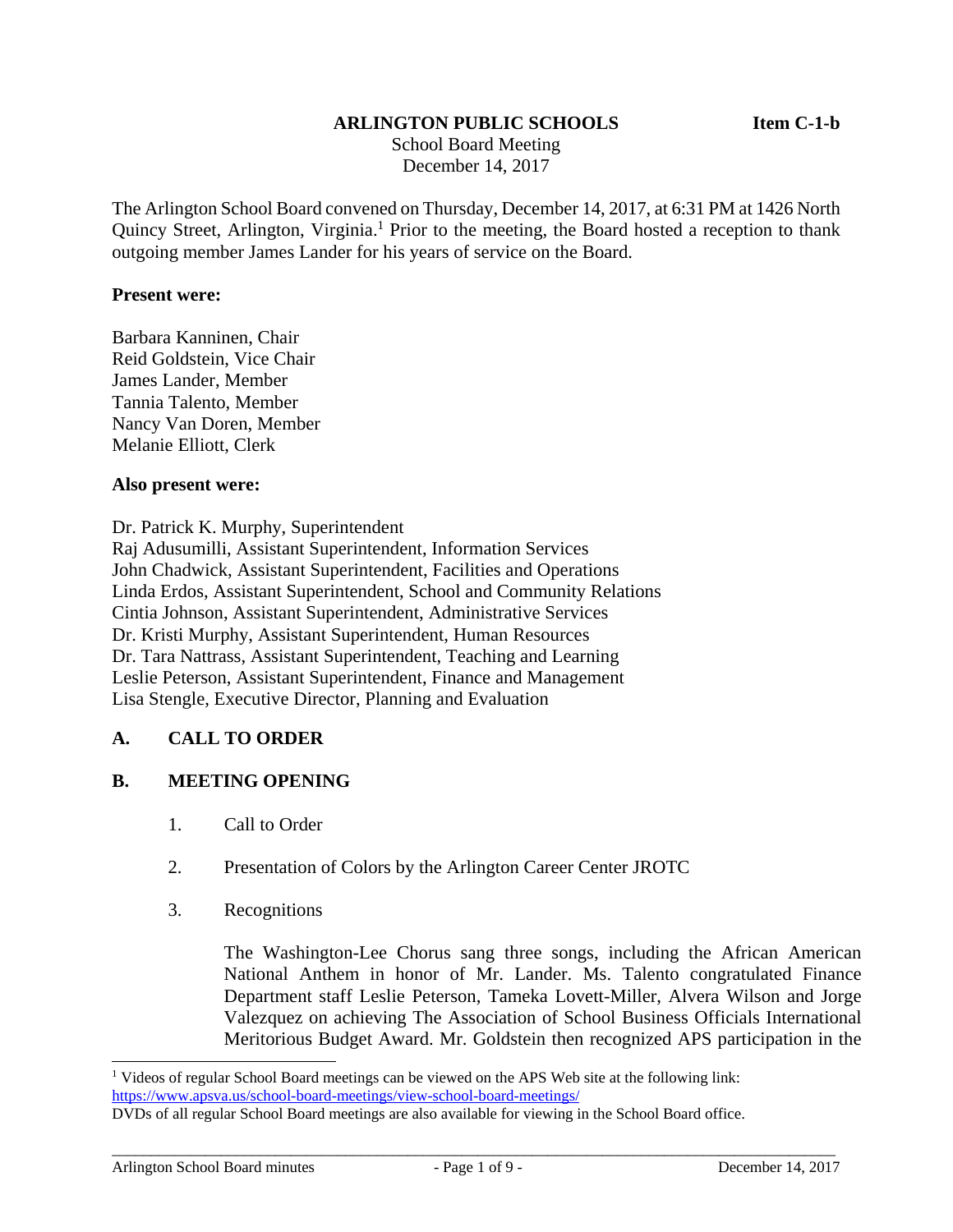United Way Campaign. Mr. Jeff Brown, United Way Public Sector Campaign Manager, also appreciated APS efforts.

4. Announcements

Board members appreciated Mr. Lander's commitment, dedication and service as a member of the School Board over the past eight years, and wished him well in his future endeavors. Ms. Talento thanked Mr. Lander for being an example to her and for always keeping what's best for the students at the forefront. Noting that they have worked together for years, Mr. Goldstein was grateful for Mr. Lander's guidance and sage advice and for the unique thoughtfulness he brought to Board discussions. Ms. Van Doren acknowledged Mr. Lander's commitment to the children of Arlington and noted that he has touched the hearts of many through his work. She also thanked his family for allowing him to give so much of his time to APS. Dr. Murphy appreciated Mr. Lander's collaboration and his thoughtful conversations over the years. He noted that Mr. Lander always took the long view, and focused on ensuring that APS is prepared for the future. Dr. Murphy also appreciated Mr. Lander's service as Chair and encouraged him to continue to stay connected to APS. Noting that she joined the Board during his Chairmanship, Dr. Kanninen thanked Mr. Lander for his advocacy, his service and his work on the Board.

Mr. Lander appreciated the opportunity he had to serve on the Board and thanked his many colleagues. He recognized Education Center custodians Mr. Kusi and Ms. Grace for their constant support for the work of the Board and staff, and acknowledged all other dedicated staff members. He recognized his County colleagues, and also acknowledged former School and County Board members Mr. Tejada, Ms. Hynes and Dr. Violand-Sánchez, and especially thanked his mentor, Mr. Frank Wilson. While he recognized the Board's contributions, he affirmed that the most important contributors to APS are the educators and staff. He appreciated the education that his daughter and all students in Arlington receive. He looked forward to continuing to be active and contribute to the County and to APS, and thanked all for their kinds words and wishes. In closing, he thanked his family for their love and support.

Dr. Murphy announced upcoming events including the Martin Luther King, Jr. Visual and Literary Arts contest and winter concerts in the schools. He asked for feedback on the 2018 -19 calendar options, and confirmed APS is accepting options and transfers applications for select programs and schools. In closing he encouraged healthy habits, shared winter weather reminders, and highlighted upcoming dates.

# **C. CONSENT AGENDA**: (7:27 PM)

*Ms. Van Doren moved that the Board adopt the consent agenda*, seconded by Mr. Lander. The motion was adopted in a vote of  $5 - 0$ , with Dr. Kanninen, Mr. Goldstein, Mr. Lander, Ms. Talento and Ms. Van Doren voting affirmatively. The following items or actions were approved as a part of consent:

1. Minutes: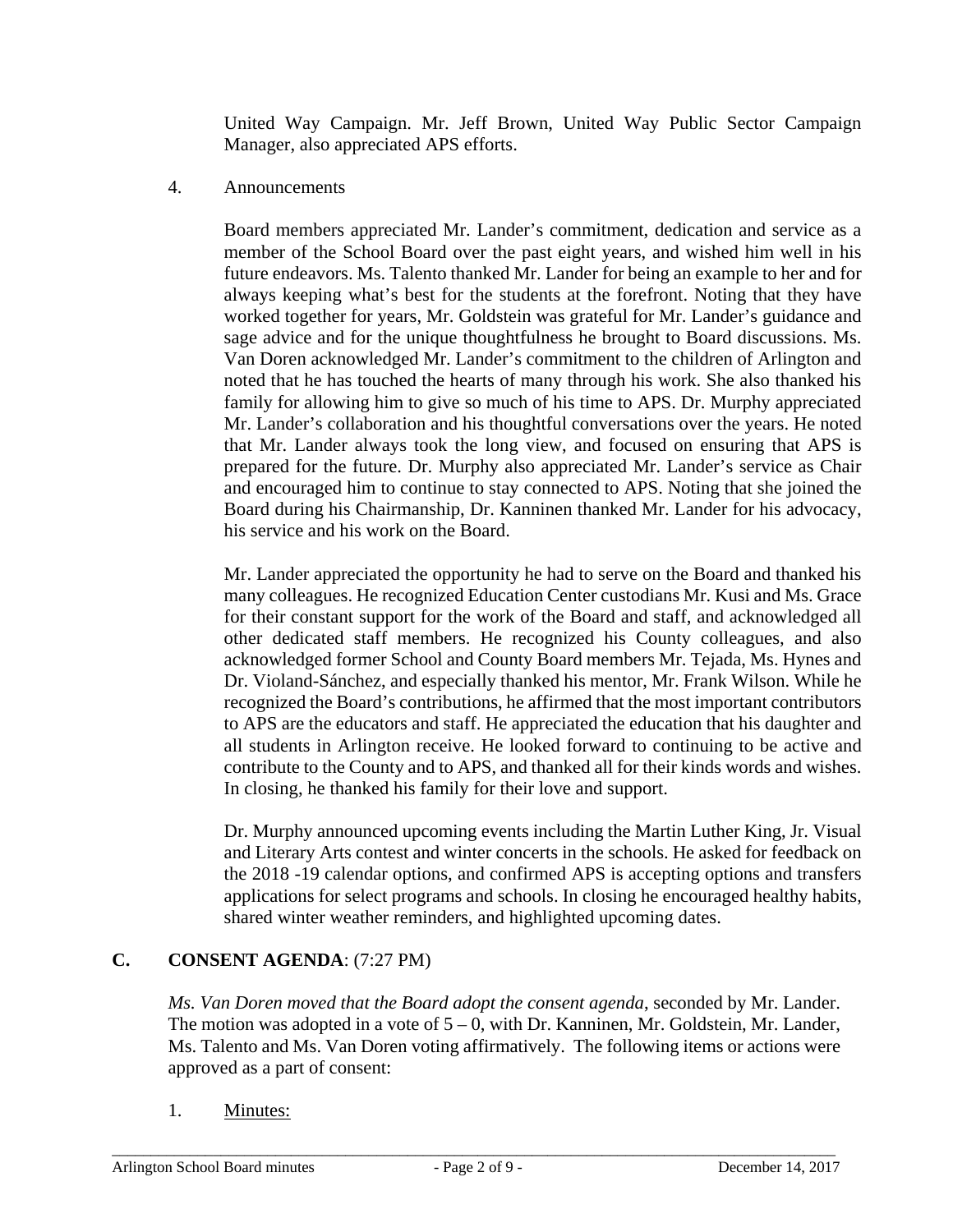- a. October 10, 2017 Work Session on Literacy
- b. October 13, 2017 Committee of the Whole Meeting
- c. December 8, 2017 Committee of the Whole Meeting
- 2. Personnel actions

### P/E-SCALE PERSONNEL

- 1 Change In Position/Salary
- 3 Resignations

#### T-SCALE PERSONNEL

2 Resignations

### A-SCALE PERSONNEL

**Termination** 

#### SUPPORT SERVICES PERSONNEL

- 8 Appointments
- 1 Change In Position/Salary
- 1 Reclassification Request
	- Employment Specialist
- 1 Resignation
- 2 Resignations (With Prejudice)
- 2 Retirements
- 3. ACI Appointments
- 4. Receive Briefing Reports:
	- a. Extended Day Update
	- b. APS GO! Update
- 5. Change Order for Architecture and Engineering Services at the Career Center
- 6. Appointments to Career Center Working Group
- 7. Construction Settlement Agreement
- 8. Appointments to the Advisory Committee on Transportation Choices

Dr. Kanninen announced that as a part of consent, the Board appointed John Armstrong Chair and Janeth Valenzuela as Vice Chair of the Advisory Committee on Transportation Choices, and also made appointments to the Career Center Working Group. Also under consent, the Board received the Extended Day and APS GO! Briefing reports. Dr. Kanninen encouraged all to review these reports to learn more about programs in APS.

### **D. CITIZEN COMMENT ON NON-AGENDA ITEMS**: (7:31 PM)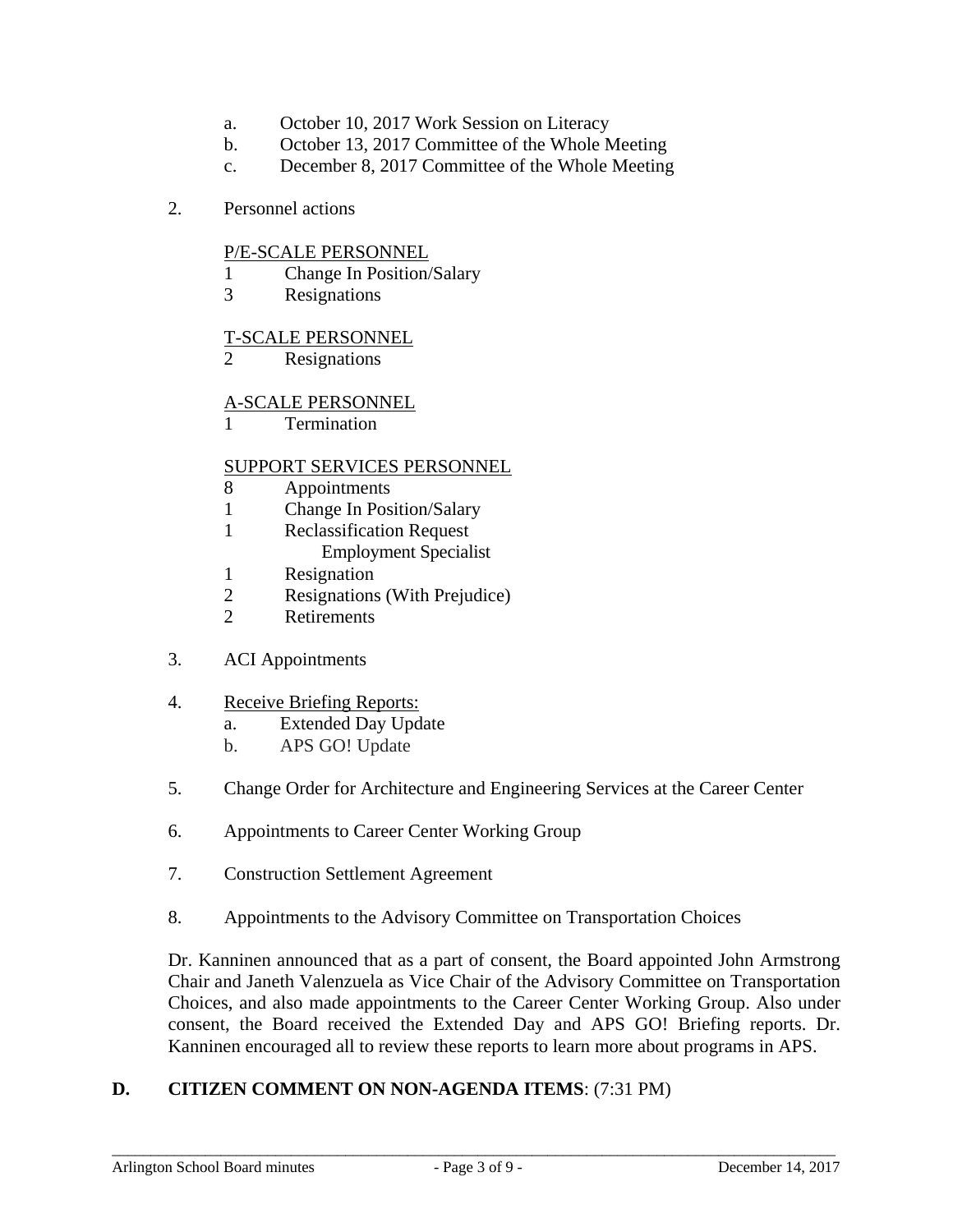### *The following speakers addressed the Board:*

*Jeffrey Elkner*, teacher: stating staff concerns about excessive testing in the schools, especially the new requirement to administer the Workplace Readiness Skills Test.

*Josh Folb,* parent: stating concerns about the accessibility of electronic textbooks to student once APS moves from Blackboard to the Canvas learning management system.

*Ingrid Gant,* teacher: thanking Mr. Lander for his service in APS and his support for staff and students.

### **E. MONITORING ITEM**: (7:37 PM)

### 1. Superintendent's 2017-18 Action Plan Update:

Dr. Murphy presented the update, reviewing the status of the current initiatives and highlighted upcoming dates. These initiatives are categorized in for groups including new policies and policy revisions, preparations for new schools and program moves, operational planning including the Fy19 budget, the strategic plan and the Capital Improvement Plan, and ongoing capital initiatives. He encouraged community members to visit the Engage with APS web page for information and to provide input.

### 2. Montessori Program Update: (7:42 PM)

Wendy Pilch, Director, Early Childhood and Elementary Education, presented the update. After describing the visioning team, Ms. Pilch reviewed the visioning process and presented recommendations. These are to move the Drew Montessori student body to the Henry building in 2019, to maintain primary Montessori satellite classes but to eliminate singleton classes at schools, to grow Montessori at Henry, and to consider options for inclusion of  $6<sup>th</sup>$  grade at the Henry site. Ms. Pilch then shared three options for capacity utilization at the Henry building. Next steps include continuing to assess capacity at Henry, developing an admission process, and further exploration of  $6<sup>th</sup>$ grade at Henry. Additional next steps are to plan for grouping of satellite locations, recruiting and training staff, and studying parking and transportation issues.

The group discussed challenges with growing Montessori, factors that will guide decisions, and how this plan fits in with the overall K-12 instructional vision being developed, as well as with the development of the new Strategic Plan. The group recognized budget implications, and Dr. Murphy confirmed that, as with all projects, information on costs are shared with the Board when available. Ms. Talento encouraged staff to consider how moving Montessori will impact families that participate at Drew or in satellite classes. Information was provided on the Montessori wait list, admissions and enrollment at different levels, and how adding  $6<sup>th</sup>$  grade at Henry could affect middle school Montessori. In closing, Dr. Nattrass confirmed that additional information will be brought to the Board and engagement with the committee and the community will continue as processes move forward.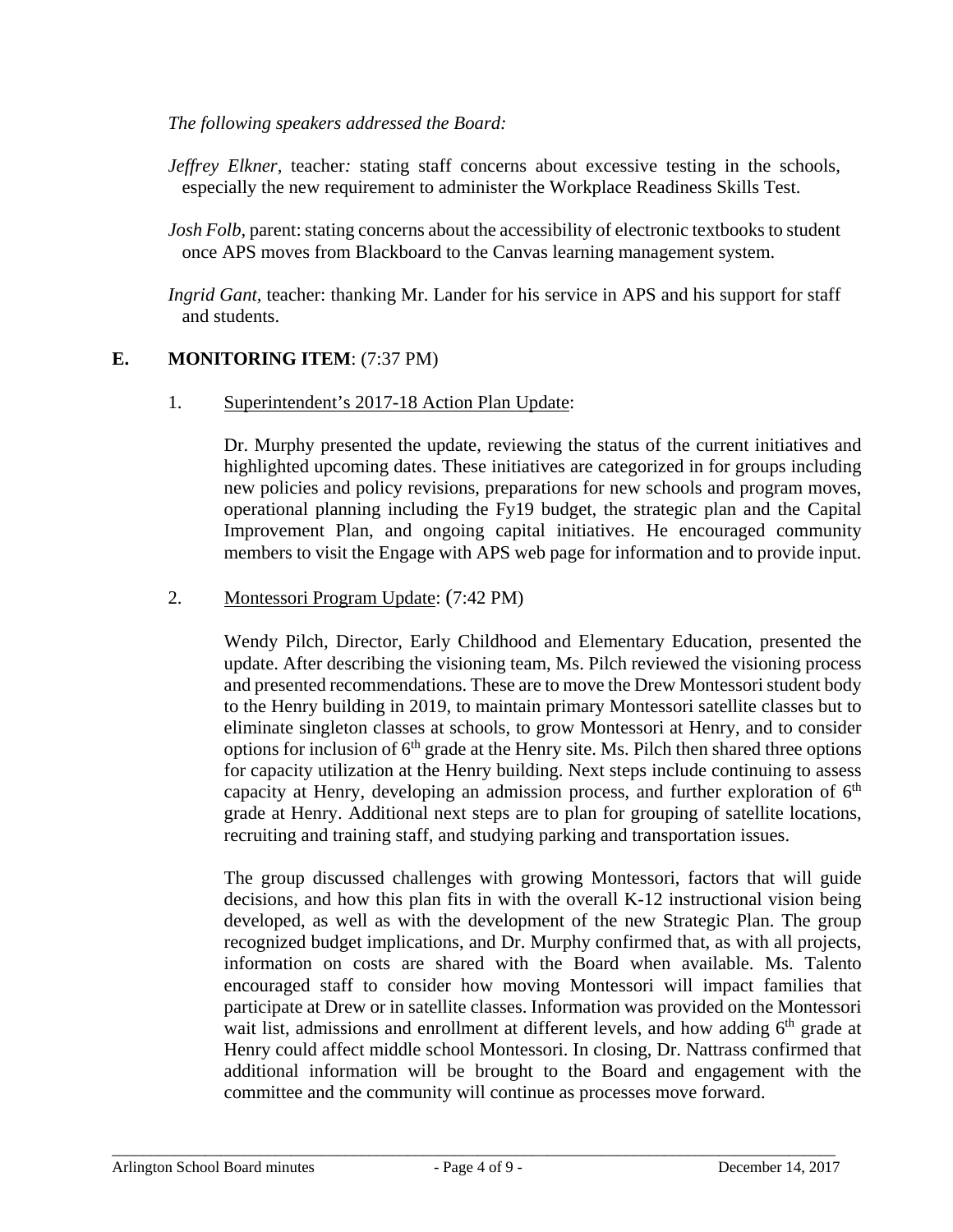### 3. Sustainability Update: (8:15 PM)

Ms. Cathy Lin, Energy Manager and Stormwater Program Administrator, and Dr. Dat Le, Science Supervisor, presented the update, highlighting sustainability efforts in capital projects and operations. Areas of focus include indoor air quality, natural daylight, renewable technologies, siting, stormwater issues and transportation. Ms. Lin described sustainability efforts in the schools, including pursuing solar power. She also outlined the work of the Sustainability Committee, which included transportation efforts, green action awards, communications and outreach, and developing a sustainability liaison program. Dr. Le described how the sustainability liaisons supports instruction and shared information about the Outdoor Lab program and a grant-funded environmental literacy initiative. In closing, Ms. Lin presented key takeaways focused on reducing energy costs. She confirmed that this effort supports active learning and has a positive budget impact through energy cost savings and lifecycle costs. Next steps are to continue efforts in engagement and outreach, to focus on existing facilities, and to work on managing life cycle costs.

The group discussed opportunities for composting at the schools and challenges with implementing solar power. Dr. Kanninen suggested that the Sustainability Committee collaborate with the Student Advisory Board on strengthening recycling efforts in the schools. Also discussed were concerns about ensuring that students have opportunities to participate in the Outdoor Lab and identifying and providing other outdoor learning opportunities in the County.

### **F. ACTION ITEMS**: (8:37 PM)

### 1. Middle School Boundaries

Dr. Murphy recognized the entire Planning Staff for their work on this, and introduced Dr. Sarah Johnson who summarized the recommended option. She reviewed how the proposed boundary change will affect enrollment in the schools, and presented the proposed motion for the Board.

*Mr. Lander moved that the School Board accept the Superintendent's Middle School Boundary change, Updated Option A v.2, to take effect for the start of school year 2019-2020.* 

*As per SB Policy 25-2.2, dated 6/1/2017, the superintendent will provide an annual update to the School Board on enrollment levels and transportation and will make recommendations to achieve the goals of that policy.* 

*As part of the forthcoming Annual Updates, the School Board directs the Superintendent to propose possible:* 

- *program moves, and/or*
- *new programs, and/or*
- *boundary refinements at the middle and/or high school level,*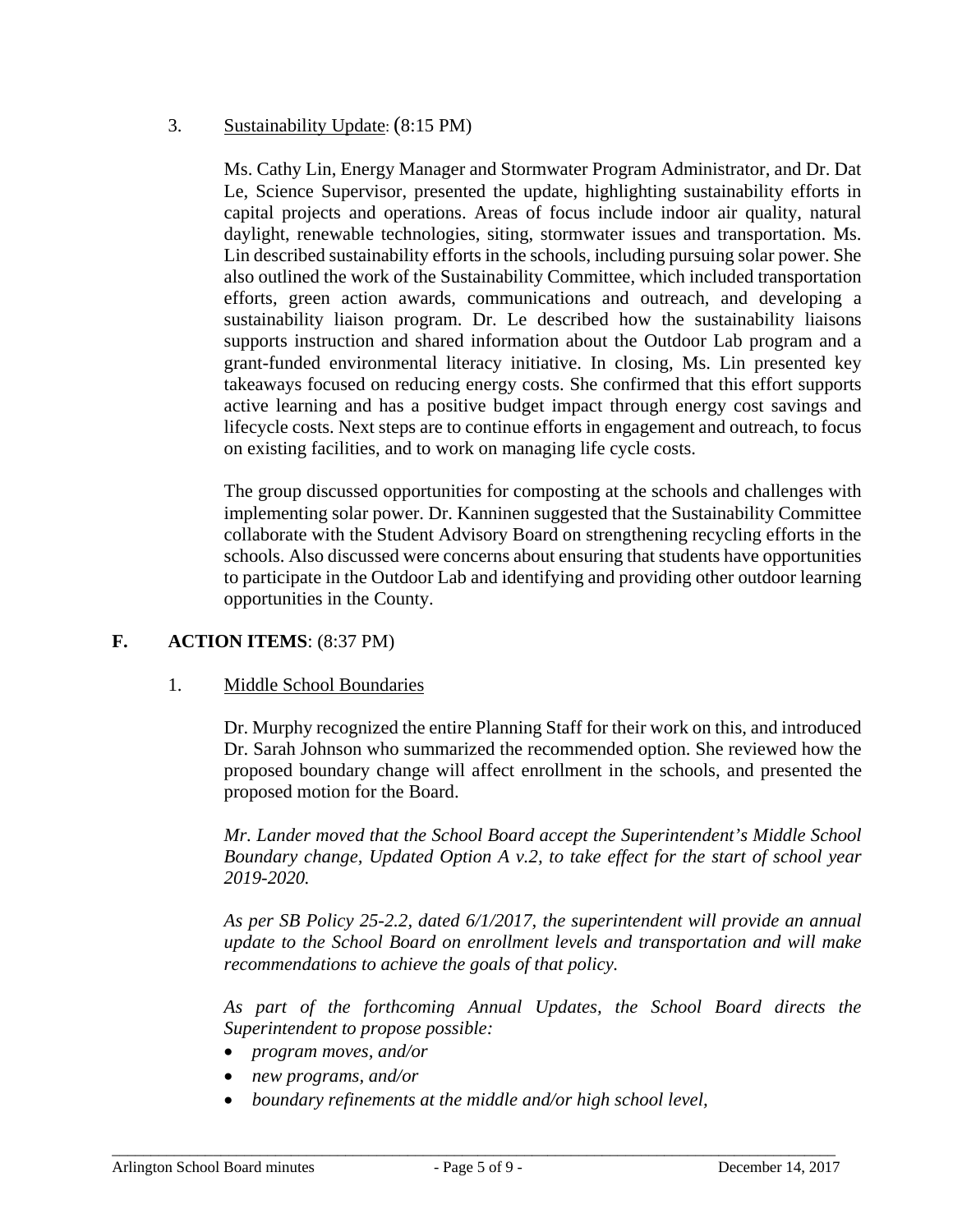*as necessary, to fully utilize all middle school facilities, for action by the School Board no later than March 2019.* 

*The School Board further directs the Superintendent to develop a plan to enable transfers among all middle schools no later than November 2018. This may include utilizing, if necessary, relocatable classrooms.* 

The motion was seconded by Ms Talento.

The following speakers addressed the Board:

- *Hans Bauman,* Swanson parent: appreciating the thorough, open process that has been conducted, stating support for the proposed boundary changes but encouraging Board to grandfather 8<sup>th</sup> graders at their current schools.
- *Anthony Panza,* Boulevard Manor resident: appreciating the work on this proposal, but commenting that the plan does not reflect considerations in the policy.

*Karrie Beaudry,* parent: supporting the recommendation and thanking the Board.

- *Hemant Sharma,* parent: appreciating the Board's work, but asking that the East Falls Church neighbors be kept at Swanson Middle School.
- *Kevin Hall,* Dominion Hills resident and parent: appreciates that Board gave the community time to review the proposed boundaries before taking action.
- *Christine Purka,* parent: stating concern about the lack of diversity with the proposed option and asking the Board to further consider diversity before acting.
- *Ayman Tarabishy,* parent: thanking the Board for the revised proposal, and encouraging the Board to approve the motion.
- *Meghan Keller,* parent: appreciating the thorough process, but asking the Board to defer decision until explore more options to expand diversity in the schools.

Mr. Lander thanked the speakers and community members who have written for their thoughtful comments. He confirmed that the Board worked to ensure that the proposed motion balances direction and flexibility to best meet needs. He recognized that the population continues to grow and confirmed the need to act now on this decision. He also recognized the importance of including flexibility in the decision so future Boards can adapt to meet changing needs. He encouraged continued conversation throughout Arlington on diversity, and encouraged all to consider and explore the option programs available in APS as they can provide a more diverse student population.

Mr. Goldstein thanked staff for their hard work throughout this process and the community engagement they conducted to ensure that all voices were heard and considered. He also appreciated the time and effort that the community dedicated to this process to provide input. While he appreciated this effort, he stated his belief that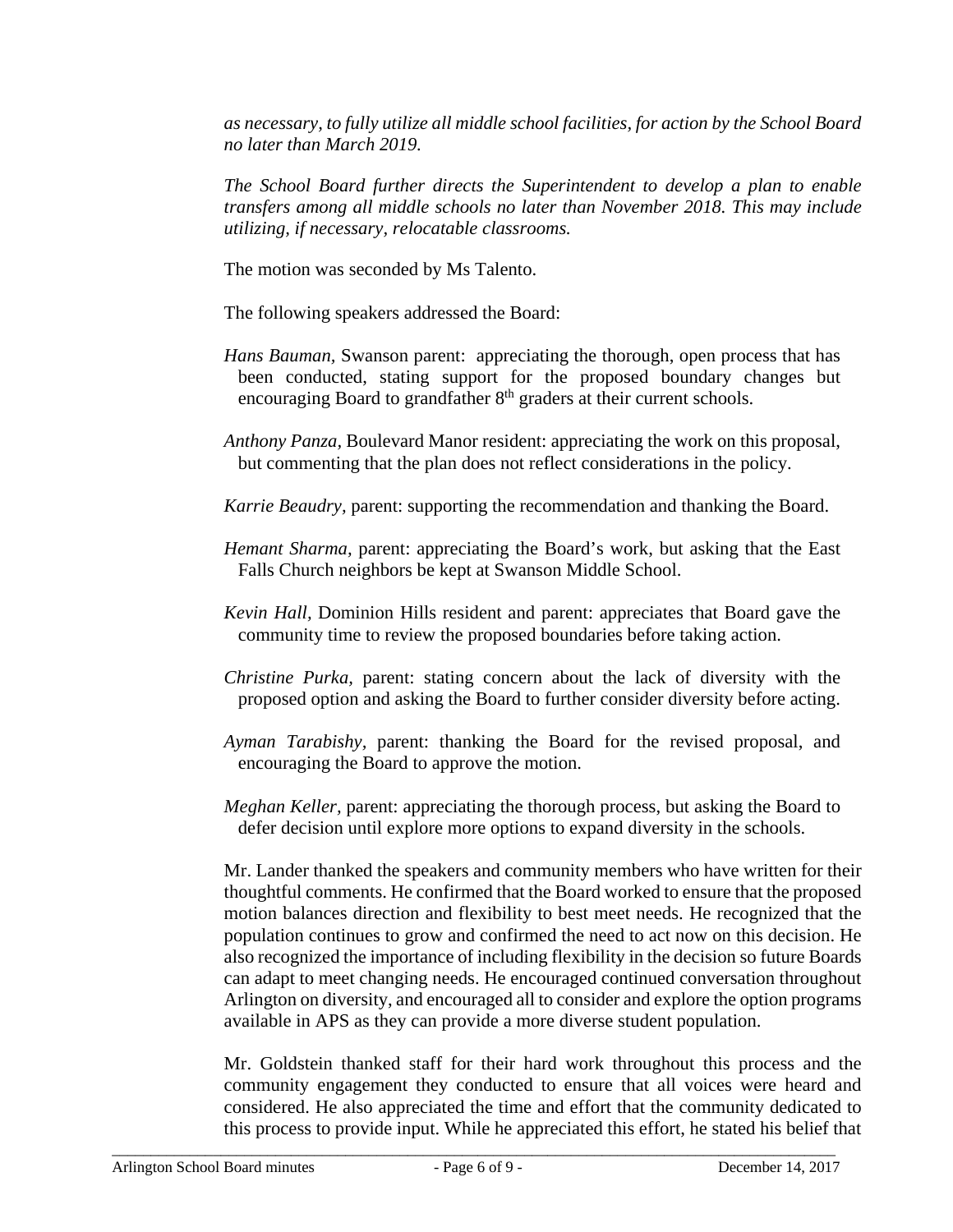the Superintendent's proposal does not balance capacity appropriately and still leaves a seat deficit. He also shared his concern about the lack of diversity at some schools that results with this proposal. In spite of these concerns, Mr. Goldstein confirmed he will support the motion as it includes direction to continue looking to address these concerns. In closing, he again acknowledged the community engagement and reiterated that what happens in each classroom is APS and the Board's top priority.

Ms. Talento also appreciated the hard work of staff throughout this process in responding to the Board and the community. She recognized that the community is made up of individuals with different philosophical perspectives, and she appreciated the respect shown by all for views different from their own. She supported the flexibility that option programs provide to families, and appreciated that this motion supports expanding choices for families. She recognized challenges that some families face with transportation or other issues, and confirmed that APS strives to meet all families and students where they are to ensure they receive the best education possible.

Joining her colleagues, Ms. Van Doren thanked staff for the comprehensive process conducted, and highlighted staff's responsiveness to all of the communications that were received. Recognizing that APS is now at capacity, she confirmed that the Board will need to think flexibly in order to optimize that capacity. She also recognized that there are differences between schools and encouraged the flexibility that this provides. She asked for continued attention to three neighborhoods where concerns remain and confirmed her intention to address these areas.

Dr. Kanninen also thanked all of the staff members who worked on this process and appreciated the community for advocating and engaging in conversation. She also appreciated her Board colleagues for working together on this important decision to address capacity needs. She also recognized the need to continue to look at the utilization of sites, to consider possible refinements as the plan moves forward, and to provide guidance to the Superintendent to explore transfers to all schools if possible. She looked forward to continuing this work as a Board and community.

Dr. Kanninen called for a vote and the motion was adopted in a vote of  $5 - 0$ , with Dr. Kanninen, Mr. Goldstein, Mr. Lander, Ms. Talento and Ms. Van Doren voting affirmatively.

# 2. Legislative Package: (9:33 PM)

Mr. Lander thanked Ms. Lilla Wise, Legislative Liaison, for her efforts to represent interests of Arlington to to the state legislators. Noting that the General Assembly begins on January 13 and will include development of the biennial budget, Ms. Wise briefly reviewed the legislative package, noting that two items supported by the Virginia School Boards Association have been added. These are to require annual certification of religious exemptions from compulsory attendance, and to allow local Boards to prohibit guns at school activities.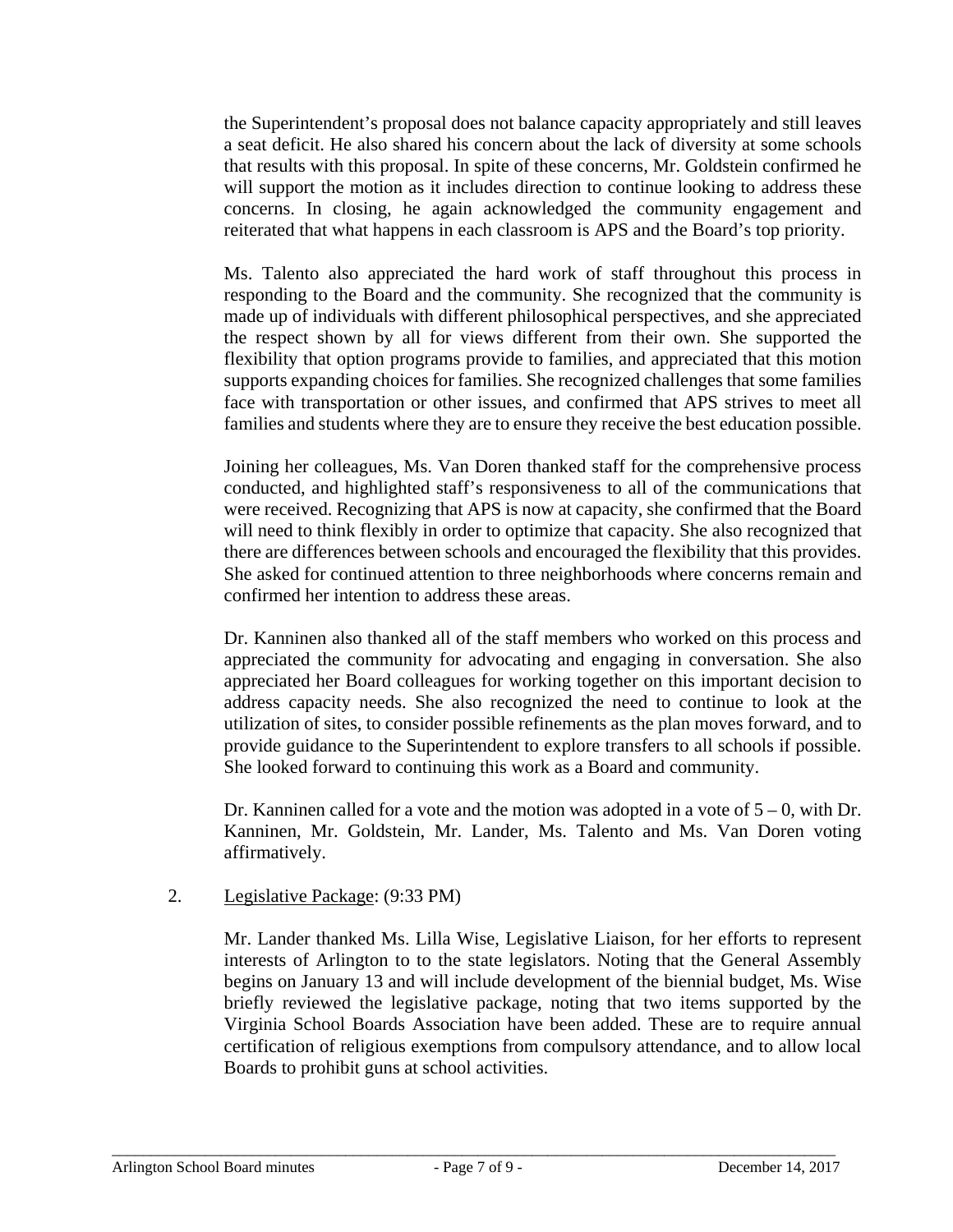*Mr. Lander moved that the Board wholeheartedly support and approve the 2018 Legislative Package*, seconded by Ms. Van Doren and the motion was adopted in a vote of  $5 - 0$ , with Dr. Kanninen, Mr. Goldstein, Mr. Lander, Ms. Talento and Ms. Van Doren voting affirmatively.

3. Summer School Fees: (9:37 PM)

*Ms. Van Doren moved that the Board approve the 2018 Summer School Fees*, seconded by Mr. Lander and the motion was adopted in a vote of  $5 - 0$ , with Dr. Kanninen, Mr. Goldstein, Mr. Lander, Ms. Talento and Ms. Van Doren voting affirmatively.

4. Gunston Supplementary Heating Work and Controls: (9:37 PM)

Mr. Meikle presented additional information on this item to clarify funding that has expended on this project to date, and to summarize the recommended Board action. He confirmed that once design of the main project is complete, staff will bring the overall budget back to the Board.

Ms. Peterson then explained that while a total budget for the project is not available, this work needs to be done before the full project is designed to ensure that there will be heat in the school through the winter. While she understood the issue, Ms. Van Doren expressed her concern that an overall budget for the work that is needed is not available. She also asked if the County, which shares the facility, will contribute to this project. Dr. Kanninen agreed to raise this question with the County Board. Mr. Meikle confirmed that the cost of this work will be deducted from the final budget for the full project.

*Ms. Van Doren moved that the Board approve the allocation of up to \$300,000 in additional HVAC bond funding for work in advance of the main project for Gunston Supplementary Heating Work and Controls*, seconded by Mr. Lander and the motion was adopted in a vote of  $5 - 0$ , with Dr. Kanninen, Mr. Goldstein, Mr. Lander, Ms. Talento and Ms. Van Doren voting affirmatively.

# **G. INFORMATION ITEM**: (9:46 PM)

# 1. FY 2017 Final Fiscal Status Report

Ms. Peterson presented the FY 2017 closeout summary, confirming that financial records for the year are closed and audited and the annual report has been filed. Summarizing the report, she confirmed that the ending balance available from operations is \$13.6 million. She also shared the closing balances in three funds where the balances are carried forward. After presenting information about County revenue, she confirmed that funds available total \$18.1 million. Recommendations for these funds are to add a total of \$14.4 million to the Capital Reserve, the Compensation Reserve and the Debt Service reserve, and to expend the remaining \$3.7 million on current year requirements.